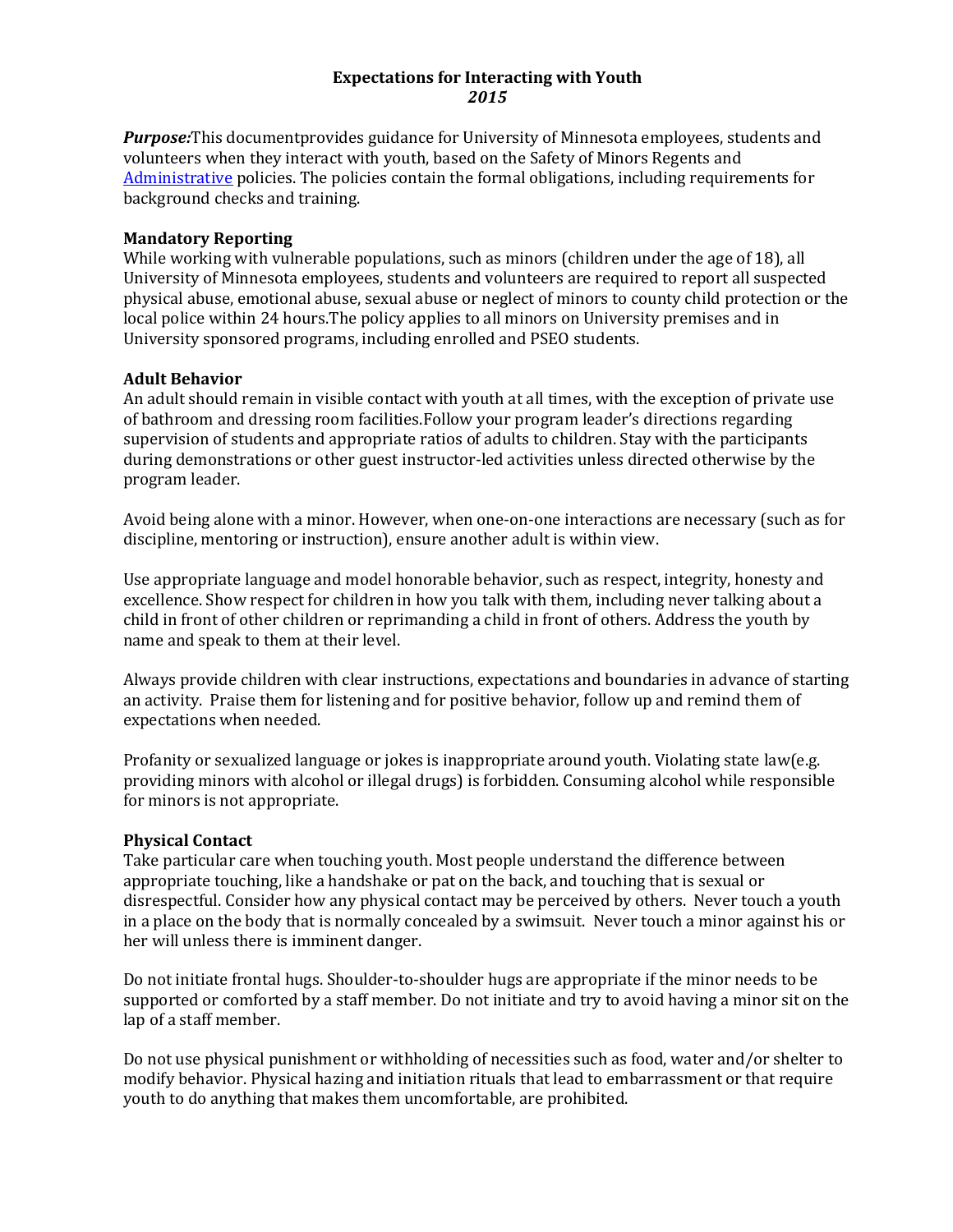#### **Bathroom Visits**

Respect the privacy of minors when toilets are used, clothes are changed or showers taken. Do not use or allow any participant to use cameras, smartphones and other recording devices in bathrooms or locker rooms.

A recommended practice for program staff overseeing bathroom visits for minors in  $5<sup>th</sup>$  grade or younger is for one program staff to accompany the program participants (minimum of two minors, same gender as staff) to the bathroom facility. If there are no stalls and only one minor can use the bathroom at a time, the adult must wait outside the door with the other minors.

If your program leader directs that middle school minors should be accompanied, an adult can wait outside the bathroom door. Generally minors in high school do not need an adult with them.

If there is a transgender student among the participants, whenever possible use gender neutral bathrooms for the entire group so that no minor feels singled out (family or single stall bathrooms are examples.) Use th[e map of gender neutral bathrooms](https://diversity.umn.edu/glbta/restrooms) on the Twin Cities campus o[r this link](http://www.d.umn.edu/maps/gender_neutral_bathroom.pdf) for the Duluth campus

#### **Dress**

When working with youth, do not wear clothes that are sexually suggestive or revealing.Wear clothing that conceals your midriff (even when arms are raised), cleavage (even when leaning over) and undergarments. Do not wear items that display advertisements for alcohol, tobacco or drugs, or suggestive sayings (e.g. Party Naked.) Avoid hats that are typically prohibited in K-12 schools. Cover tattoos that would be inappropriate for K-12 schools, including certain phrases, pictures of gun or knife graphics, etc.

#### **Confidentiality**

Conversations and interactions with minors or their parents should remain confidential. Do not share information about individuals with anyone other than the program leader. Do not post anything (including photos) on social media sites (such as Facebook, Twitter, and Instagram).

#### **Health Concerns**

Follow best practices for prevention of illness such as washing hands frequently—particularly before snacks or meals and when using restrooms. Avoid sharing clothing, hats, water bottles and certain toys between children to prevent the spread of contagious conditions.

Have plenty of water available and take frequent breaks to avoid dehydration. Monitor the amount of time spent in extreme heat and use sunscreen for activities outdoors.

Do not provide participants meals or snacks unless information has been collected about allergies.

Unless you have been assigned the responsibility of handling medication, do not dispense over-thecounter or prescribed drugs to the participants.

#### **Preventing and Managing Accidents and Injuries**

Be prepared for possible incidents or accidents by identifying potential situations in advance. Make sure that everyone is dressed appropriately for the activity, particularly with proper footwear as foot and leg injuries are extremely common without proper precautions.Be aware of the location of first aid supplies and who has access to the participant medical and emergency information.